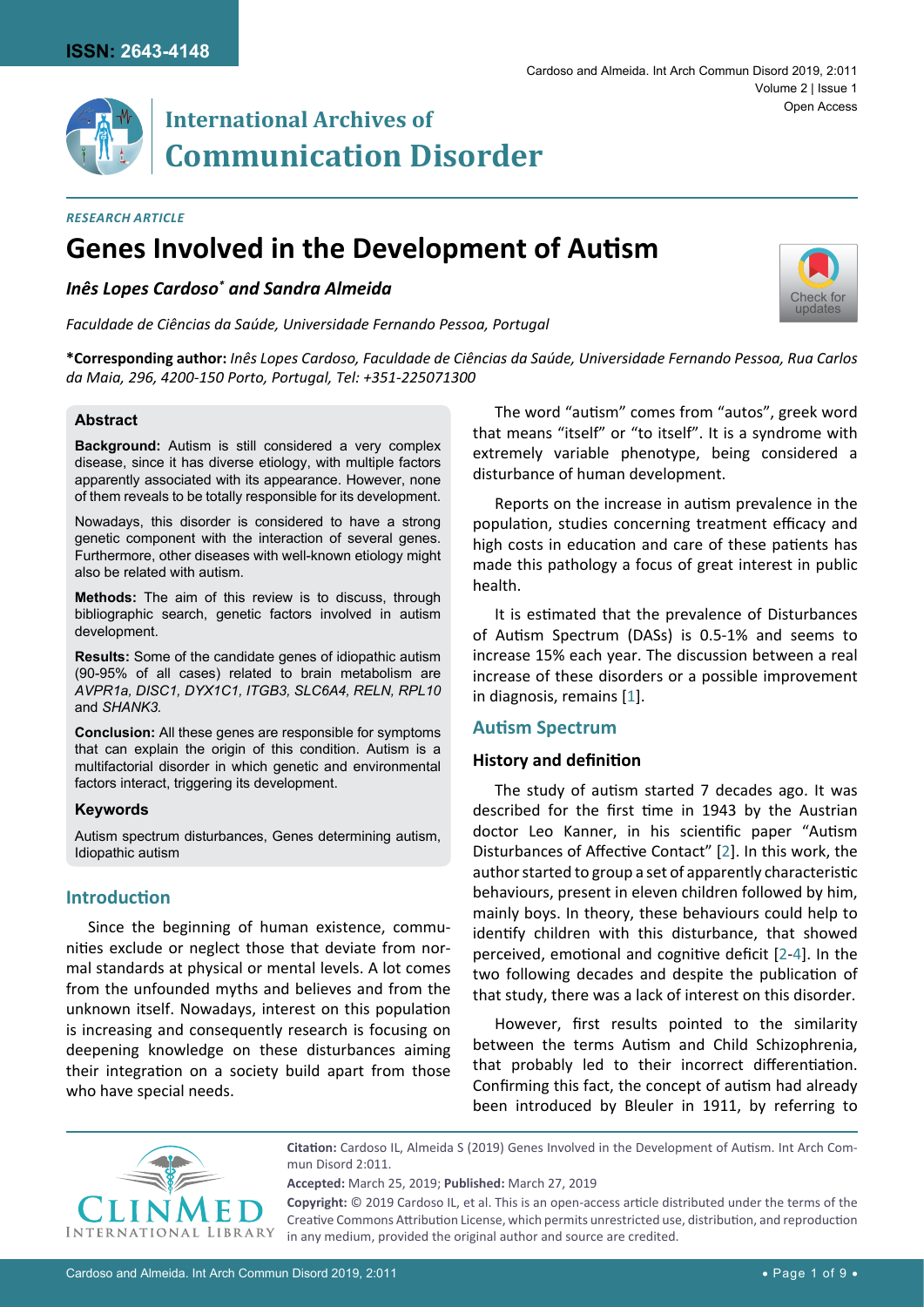| Global developmental disturbances                | <b>Characteristics</b>                                                                                                                                             |
|--------------------------------------------------|--------------------------------------------------------------------------------------------------------------------------------------------------------------------|
| Autistic Disturbances <sup>*</sup>               | Classic autismo                                                                                                                                                    |
| <b>Rett Syndrome</b>                             | Genetic condition (mutations in MECP2 gene). It mainly affects girls and<br>reaches post-natal brain development.                                                  |
| Child Disintegrative Disorder                    | Cognitive, behavioural and speech regression of 2-10 years, preceded<br>by fully normal development, and with posterior appearance of autistic<br>characteristics. |
| Asperger Disturbance <sup>*</sup>                | Individuals with one autistic characteristics that develop speech in<br>expected age, without mental retardation.                                                  |
| Global Disturbance of non-specified Development* | Individuals with some autistic characteristics, but not as severe or<br>extensive that do not belong to any other categories.                                      |

<span id="page-1-0"></span>**Table 1:** Diagnosed types of GDDs according to the classification of DSM-IV-TR [[5\]](#page-7-3).

\*Together also called *Autism Spectrum Disorders* (ASDs).

schizophrenia as a limitation in human relationships and the outside world [\[5\]](#page-7-3). In 1971, the two concepts were finally dissociated due to differences in symptoms (such as the age of onset of first symptoms), family history and differences in response to treatment of adults suspected to have schizophrenia/child autism [\[1\]](#page-7-0).

After Kanner, Hans Asperger [[6](#page-7-11)] published a paper entitled "Childhood Autistic Psychopathology", based on the study of four children described as carriers of the same resistance in the establishment of social contact, and the same pattern of restrict interests, but having sophisticated language skills [[6](#page-7-11)]. At this moment, the term *Asperger Disturbance* appeared [[4](#page-7-2)[,7\]](#page-7-12). Nowadays, it is easily distinguished from classic autism [[8\]](#page-7-10).

After the work of these two scientists, other clinical studies followed up, however, only with the publication of the 4th edition of the *Diagnostic and Statistical manual of Mental Disturbances* (DSM-IV), of the American Association of Psychiatry, autism was classified as a type of Global Disturbance of Development (GDD) [[4](#page-7-2)[,9\]](#page-7-13). Nowadays, it is described as a change in normal development of a child that shows abnormal "communication, socialization and restrict and stereotyped behaviours" [[4](#page-7-2)]. Among GDDs, it is possible to distinguish different types: Asperger syndrome; Global Disturbance of non-specified Development (GDD-NS); Rett Syndrome and Child Disintegrative Disturbance [\[4,](#page-7-2)[5](#page-7-3),[9](#page-7-13)], [\(Table 1\)](#page-1-0).

According with Lorna Wing, the degree of autism varies with the deficits observed over time at social interaction, verbal and non-verbal communication and the use of imagination, being called the "Triade of Social Impediments" [[10\]](#page-7-7). Deviations of these disturbances result from their very heterogeneous and mostly unknown aetiology [[11\]](#page-7-14). So, description of autistic spectrum goes far from strict definitions, including individuals with low cognitive potential that reveal deficit on reciprocal verbal communication and repetitive behaviours together with mental retardation and those having high cognitive potential that even having deficit in social interaction with repetitive and stereotyped behaviours, do not show retardation in speech development (like in the Asperger syndrome) [[4](#page-7-2)].

GDDs (among them are ASDs) involve a group of clinical changes with early onset where diverse basic areas of behaviour and development are simultaneously compromised. Rett syndrome and Disintegrative Disturbance of Second Childhood are also included in this group [[5](#page-7-3)[,12](#page-7-4)].

#### **Behaviour analysis of ASDs**

Although now a days knowledge concerning autism is much more prefound, it still surprises due to the diversity of characteristics that patients can show.

Usually, the autistic child has normal physical [\[3](#page-7-5)[,13\]](#page-7-6). However, these children also show an irregular profile of development that is detectable in the first three years of life, being present till adulthood. The *Triade of Social Impediments* is characterized by a strict and continuous pattern with intelligence levels varying from *mental retardation* to an extraordinary performance in certain cognitive domains (like music, arts, mathematic, memory) or savant capacities [[3](#page-7-5)[,4,](#page-7-2)[10](#page-7-7)[,14](#page-7-8)]. Although 80% of autistic children show mental retardation, savant capacities can exist, however the global intelligence ratio is low [\[3](#page-7-5)[,12](#page-7-4)[,14\]](#page-7-8). The difference between *mental retardation* and *autism* should be pointed out: The first one shows a uniform development deficit; while the last presents an irregular profile, with differentiated degrees of commitment.

The following classification and diagnosis systems allow to distinguish autism from other disorders: International classification of Diseases of the World Health Organization and the Manual of Diagnosis and Statistics of Mental Disorders from the American Academy of Psychiatry (DSM-IV). In these systems the term Child Autism was replaced by Autistic Disturbance, officially separating it from Asperger syndrome [\[15](#page-7-9)].

According with Siegel [\[8\]](#page-7-10) echolalia (child repeats the same sound consecutively), incapacity to play symbolic games, prenominal inversion (use of the third person instead of the first), abnormal voice sound, absence or deficit of speech, peculiar relation within animate objects, stereotyped interests, repetitive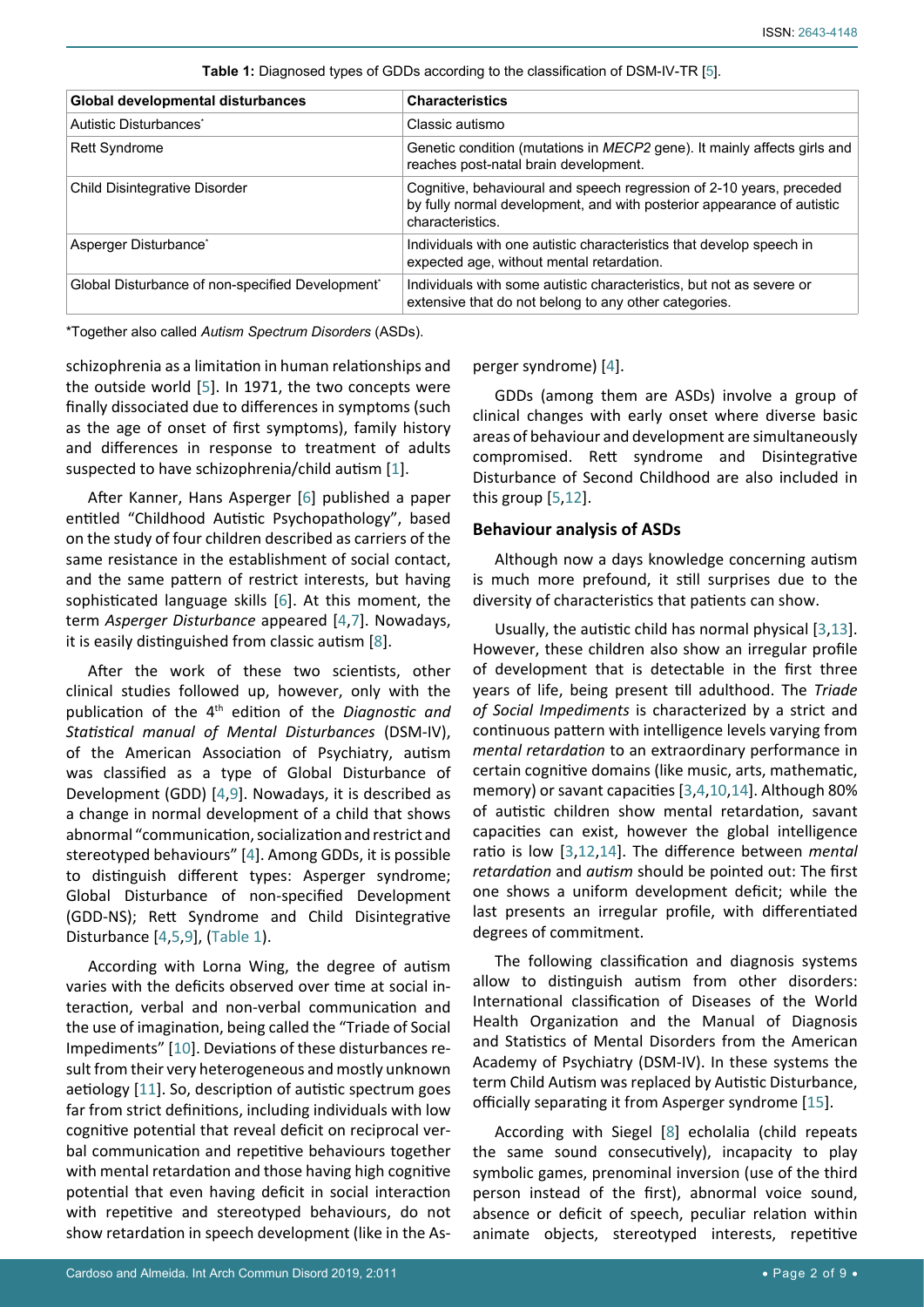behaviours, deficit in social, emotional and interests share and trouble in establishing visual and physical contact are common characteristics of autism [[8](#page-7-10)]. Other symptoms frequently observed in these individuals are hyperactivity, attention deficit, impulsivity, aggressivity and self-aggressivity [[13](#page-7-6)].

Individuals with Asperger disturbance reveal social deficits and restricted interests. However, their speech capacities remain intact, or show speech capacities above average for their age [\[4,](#page-7-2)[8](#page-7-10)].

Individuals with Global Disturbance of nonspecified Development show changes in one or more developmental areas, however, these are not enough to be included in the autistic or Asperger disturbances, since they are lower in number or intensity [[16\]](#page-7-18).

The phenotypic heterogeneity or high variability observed in behavioural standards and in social and communication capacity gave rise to the predominant use of the term Autistic Spectrum Disturbances [\[15](#page-7-9)].

The distinction between autistic disturbance and the remaining ASDs is more complicated due to the simultaneous occurrence of one or more psychiatric and neurological disorders in most patients (72%), including: Attention/hyperactivity deficit, tic disorder, dyspraxia (neurological motor dysfunction), dyslexia (reading, writing and spelling difficulty), obsessive-compulsive disorder, phobias, anxiety, humour, sleep and feeding disturbances [[17\]](#page-7-20).

#### **Prevalence**

In the Portuguese population, the prevalence of DASs is one in a thousand children [\[3,](#page-7-5)[17\]](#page-7-20). It is estimated that 60-70 in 10,000 individuals suffer from a Global Disturbance of Development, and 20 in each 10,000 are disturbances of the autistic spectrum (one third being Asperger disturbance). These values make DASs the most frequent forms of child developmental disturbances, and a rise is being observed over the last decades [\[18](#page-7-21)]. However, prevalence differs between gender, being four times higher in men. Even so, an autistic female is usually more affected at cognitive level [\[3,](#page-7-5)[17\]](#page-7-20).

#### **Aetiology**

Since Kanner studies, some characteristic aspects of autism started to be analysed in the personality of parents and affected children. Initially, the cause of autism was associated with parents emotionally and socially cold. Later, scientific studies associated autism to mental retardation, genetic syndromes, epilepsy and other neurological conditions that had the organic bases of autism and related disorders [[5](#page-7-3)]. These have strongly contributed to elucidate the biological aspects of ASDs and demonstrated that these are complex conditions, with multiple aetiologies and diverse degrees of severity. Although evidences demonstrate that most cases of ASDs result from genetic causes, the expression of those genes can be modulated by environmental factors from the gestational period. It should be emphasized that several deficiencies with cerebral involvement associated with ASDs, occur during the first and second trimester of pregnancy (teratogenic effect) [[1](#page-7-0)].

Although a large study using microarray tests performed by Shen, et al. [\[19\]](#page-7-15) observed that 80% of analysed autistic children had a normal genome, several other studies point for the existence of a narrow correlation between genetic predisposition (above 90%) and environmental factors [[4](#page-7-2)]. Some consistent changes during gestation of affected individuals are known, however, pre-natal diagnosis is still not possible, mainly because no physical traits can be identified. The first alert sign is the deficient social interaction of the child, mainly observed between 6 months and 3 years of age [\[15](#page-7-9)].

In autism aetiology, "it is observed a drastic decrease in risk for family members of the second or third degree, pointing to the involvement of multiple interactive genes", that influence each other [\[20\]](#page-7-16). However, although numerous investigations at the pharmacological, pathological, electrophysiological and imaging levels have been done, ASDs aetiology is still under discussion [\[21\]](#page-7-17).

#### **Diagnosis**

Since it is still not possible the use of genetic markers for this disorder, diagnosis is usually based on meticulous investigation of the history of the patient and family inquiry (cognitive and behaviour capacities) according with *Autism Diagnostic Interview-Revised* (ADI-R) and the *Autism Diagnostic Observation Schedule* (ADOS) [[16\]](#page-7-18).

It is believed that autism appearance is related with some brain anomaly, not yet defined, associated with a genetic cause. Since ASDs show a very heterogenous aetiology, no definitive medical test or cure for this type of disorders has been developed yet. For this reason, only in very few cases definitive diagnosis happens before twenty-four months of age (a well established diagnosis is normally done between 3 and 6 years of age) [[22](#page-7-19)].

In this way, evaluation should be done by one or more professionals with medical background and several years of clinical experience. The doctor tries to investigate, through several exams, the existence of disorders with known causes that can lead to a child autistic picture, such as the X-fragile syndrome or the Rett disturbance [\[15\]](#page-7-9).

Clinical genetic tests can also be performed, and the usually used strategy involves, in the first place, a chromosome microarray analysis that allows the detection of chromosome copy number variation as well as the existence of chromosomal deletions or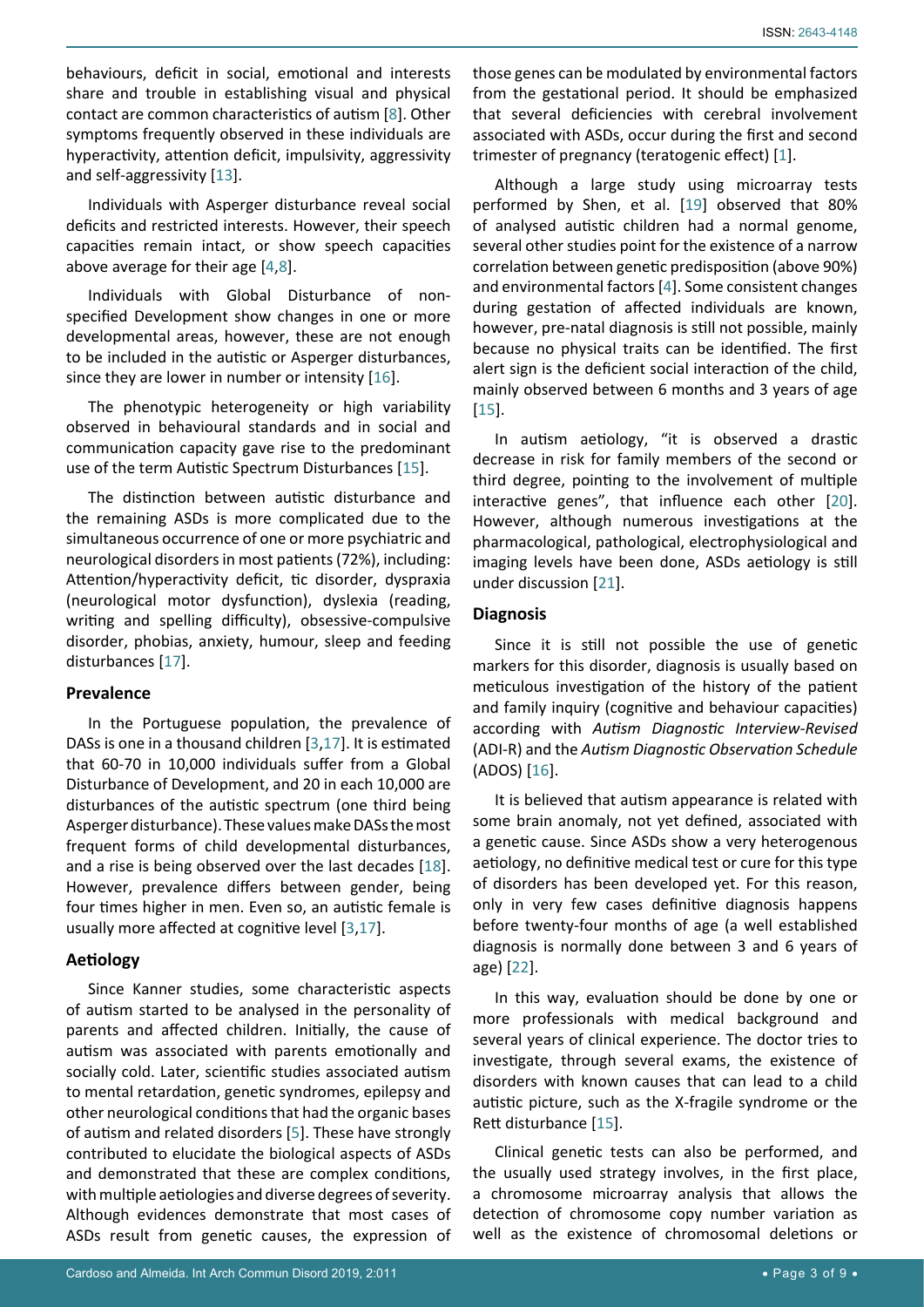duplications of considerable size. The second approach involves molecular DNA tests for specific genes or even whole genome sequencing. For instance, patients can be tested for Fragile X syndrome by the analysis of specific single gene or, in the presence of a specific feature/condition, search for a set of genes that have been associated with those characteristics.

Autism genesis is divided in Secondary Autism (with environmental agents, chromosomal anomalies or identified genetic changes) and in Idiopathic (without known cause and involving more than ten genes), being this last one the most common [\[3\]](#page-7-5).

## **Secondary Autism: Genetic Factors**

Several genetic diseases are related with an increased risk of ASDs, being responsible for 5-10% of total diagnosed cases. Since autism prevalence is higher in men, several studies have proposed that the genetic influence of the X chromosome increases the susceptibility for ASDs [\[14](#page-7-8)].

## **X-Fragile syndrome (XFS)**

Patients usually show developmental problems, mainly speech and motor retardation, or even, autistic behaviours. Since the locus of the main involved gene is the X chromosome (Xq27.3), the probability of X-fragile syndrome development is increased in males. In most cases (99%), the disease is related with the loss of function of the FMR1 gene, that results from the presence of multiple copies of the triplet repeat CGG in the 5´ untranslated region (5´ UTR) of that gene. The *FMR1* protein (FMR1P - *fragile X mental retardation 1 protein*) is the product of the *FMR1* gene, and is mainly present in neuron cytoplasm, being involved in important processes like ribosomal translation and maturation of synapse structure and function, having a suppressor effect at the post-synaptic region [[14,](#page-7-8)[23\]](#page-7-22).

The number of CGG repeats is variable and can be classified as a pre-mutation (59-200 repetitions) or full mutation (above 200 repeats). In the presence of a pre-mutation transmitted by the mother, the meiotic instability might result in a complete mutation [\[14\]](#page-7-8).

Autism has a high prevalence in XFS individuals, reaching 25-33%. The FMR1 protein can affect the expression of several genes involved in autism development. However, XFS is distinguishable from autism by the presence of a specific biomarker, the abnormal expansion of the CGG repeat in the X chromosome [\[14,](#page-7-8)[23](#page-7-22)].

#### **Down and Pradel-Willi/Angelman syndrome**

Down syndrome is the most frequent cytogenetic anomaly in patients with ASDs (7-10% of individuals are carriers of ASDs), followed by the one found in the region 15q11-13 (present in 1-4% of autistic patients). When the 15q11-13 region suffers duplication or inversion, a high incidence of epilepsy in childhood is observed, as well as

muscular hypotony and motor coordination problems, together with strong or moderate mental retardation, absence or delayed speech and severe hyperactivity. If deletions occur in the referred chromosomic regions, maternal or paternal, imprinting diseases will develop: Angelman and Prader-Willi syndromes respectively [\[24\]](#page-8-0).

## **Rett syndrome**

Rett syndrome associated with the *MeCP2* gene, is a dominant disease associated with the X chromosome, being considered one of the factors responsible for a small number of autism cases. This syndrome is usually lethal in boys. The most frequent mutations occur in exons 2, 3 and 4 of the mentioned gene [[14](#page-7-8)].

## **Epilepsy**

Some researchers refer that epilepsy episodes in individuals diagnosed with ASDs, occur in a casual form. Data show an increased risk of epilepsy in ASDs individuals, resulting from a Central Nervous System anomaly characterized by neuropathological changes. One third of autistic individuals develop epilepsy, since dysfunctions in the CNS strongly increase the risk of developing it. The prevalence of autistic children with epilepsy varies between 5 and 46% [\[13](#page-7-6)[,21](#page-7-17)].

## **Schizophrenia**

This condition can be associated with exposure to infections before birth and subsequent inflammatory response. In the same way, autism can result from this phenomenon since it shares with schizophrenia several brain morphological changes [\[1](#page-7-0)].

According with Meyer et al. [[1](#page-7-0)] infections in women during the critical periods of pregnancy can lead to acute inflammation associated with the presence of cytokinin in the foetal system, particularly at brain level. This affects negatively neuronal development processes: Proliferation, migration and cell survival. In this way, acute inflammation during foetal neuronal development can lead to the formation of abnormal neuronal substrates that interfere with social, cognitive and emotional behaviour processes, among others.

# **Mental retardation**

The *AGTR2* gene, present in the X chromosome (Xq22-q23), seems to be involved in the development of mental retardation in autistic individuals, since these patients show deletion of this gene. However, the Xq13-q21 region that contains genes of the neuroligins family is even more important in the development of this condition. Neuroligins are crucial in processes of cellular interaction, through adhesion molecules, between neuronal cells [[24,](#page-8-0)[25\]](#page-8-1).

Approximately 75-80% of autistic children suffer a severe mental retardation [\[5](#page-7-3)].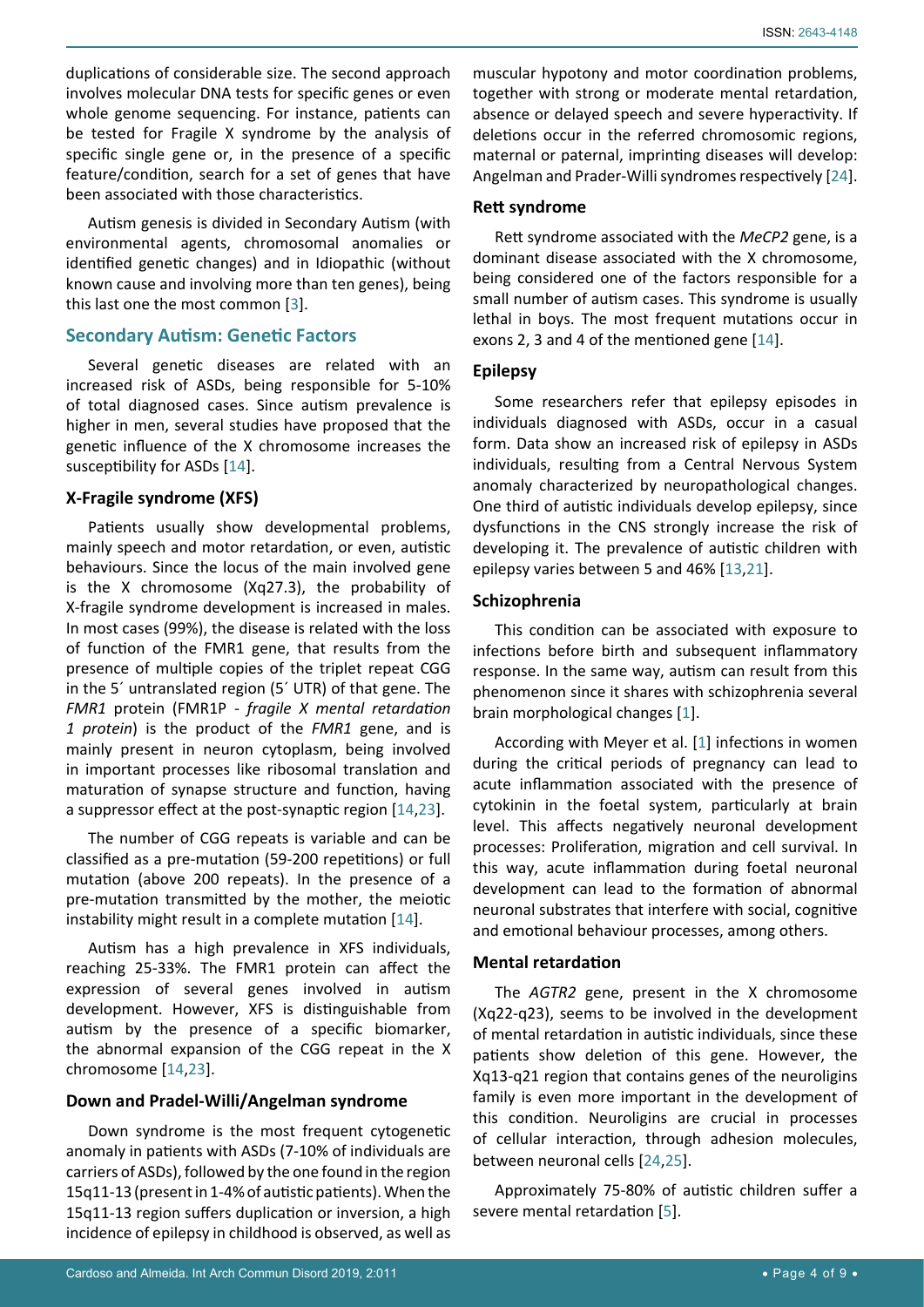#### **Idiopathic Autism**

Idiopathic autism is the type of autism with unknown aetiology, representing 90-95% of total diagnosed cases. Several genes have been tested as possible candidates for its development, and, so far, more than 10 genes have been identified [\[5](#page-7-3)[,11\]](#page-7-14).

## **Genetic Bases of Autism**

Several psychiatric diseases have strong evidences of genetic involvement in their origin, and among them are schizophrenia, bipolar disturbance and autism. In 1977, a study with mono and dizygotic twins described for the first time the genetic predisposition of autism [[26](#page-8-5)[,27](#page-8-6)].

Nowadays, population studies suggest that the model that better describes DASs is multifactorial [[13](#page-7-6),[20,](#page-7-16)[28,](#page-8-7)[29\]](#page-8-8) with a concordance of 60-92% in monozygotic twins and 0-10% in dizygotic twins [\[30\]](#page-8-9). Differences found in studies between monozygotic twins support the multifactorial model, demonstrating the importance of environmental factors.

Several studies were performed to clarify genetic factors associated with the disease. Autism symptoms that suggest a strong genetic component are convulsions, mental deficiency, neurons and synapse decrease in amygdala, hippocampus and cerebellum, increased size of encephalon, and increased level of circulating serotonin. Even studies with monozygotic twins show a significant concordance, as opposed to dizygotic twins. Non-twin siblings present a risk of developing autism ranging from 0-30%, and this risk is much higher than in the general population [\[31\]](#page-8-10).

The comparison of the mentioned populational groups, as well as the difference between men and women, shows epistatic effects (hierarchy between alleles) that involve an interaction between several genes, suggesting the role of environmental factors [\[32\]](#page-8-2).

# **Genes Involved in Autism: Candidate Genes**

Studies on monozygotic and dizygotic twins, adopted children and their families helped the establishment of a strong genetic component in autism. Still, analysis performed on the genome of autists failed in the establishment of consistent signs of linkage. None of cognitive and affective diseases, as well as certain psychoses, follow a heritage pattern according with Mendel's laws, reinforcing the hypothesis of the involvement of multiple genes [\[24](#page-8-0)].

Since it is a complex disorder with the involvement of several variants, each contributing with a reduced risk to phenotype, the identification of susceptibility genes has been difficult. Moreover, hypotheses that support the presence of synergism and/or epistas is between multiple candidate genes are based on chromosomic changes that are not always enough for disease development [\[24](#page-8-0)]. So, traditional methods of *linkage* used in most studies, are insufficient to detect modest genetic effects, in typically small samples. It is then necessary to select candidate genes based on the type of coded proteins that play an important function in autism development [[33\]](#page-8-3).

A big number of involved chromosomes suffer translocations and inversions. These changes result in interruption of genes as well as deletions and duplications that are responsible for differences in gene expression. The most frequently reported mutations are duplications in 15q11-q13 and deletions in 2q37, although most of them are undetectable by karyotype analysis [[34](#page-8-4)].

<span id="page-4-0"></span>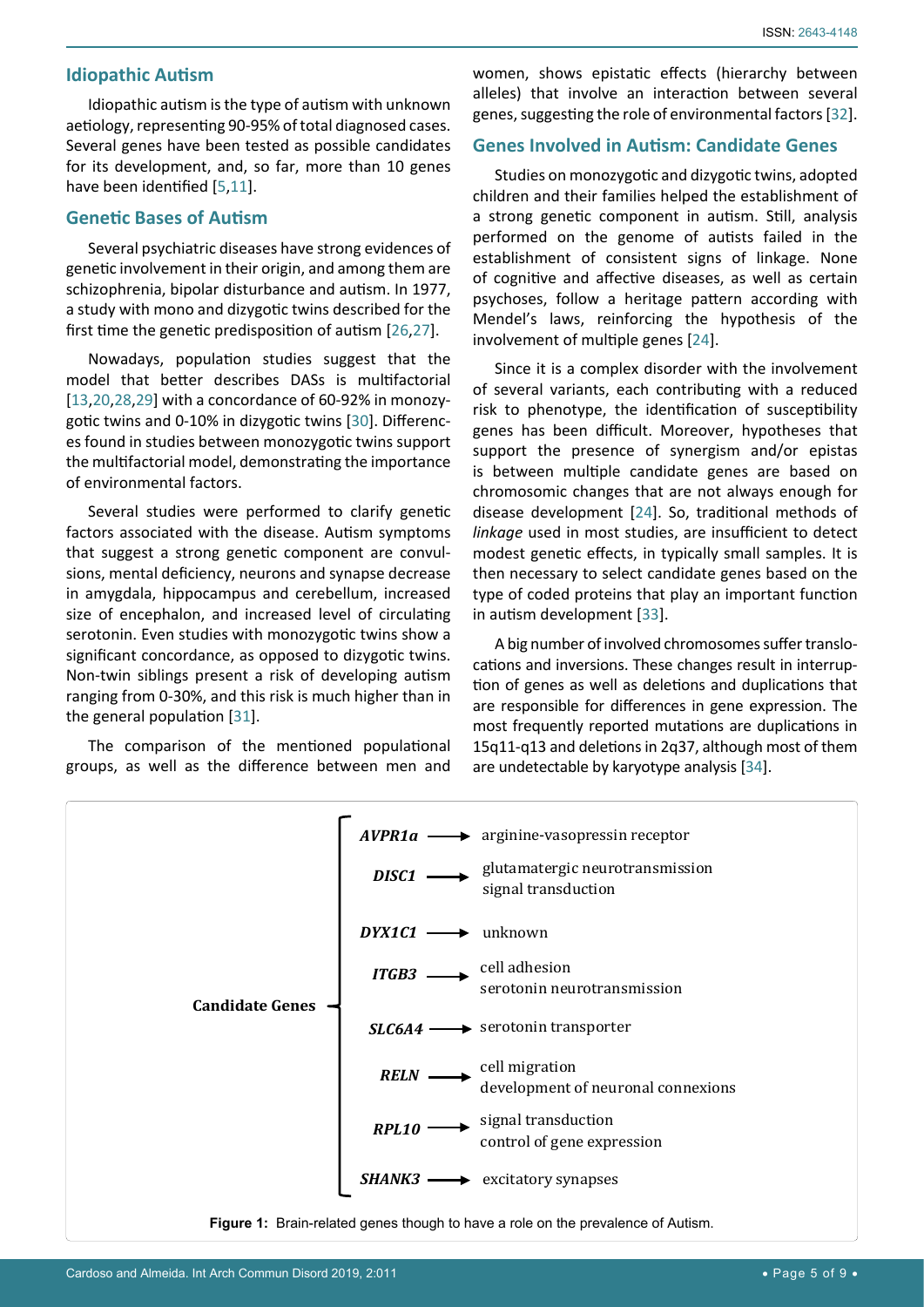According with Freitag [[27\]](#page-8-6) some chromosomic deletions in 2q37, 7q31, 22q11 and 22q13.3, are also important in the cytogenetic evaluation of autism. Chromosomic micro deletions responsible for certain syndromes, are associated with the appearance of secondary autism: Velocardiofacial syndrome, DiGeorge syndrome and Facial Conotruncal anomaly syndrome.

Several genes have been associated with the development of autism. However, the appearance of this condition seems to involve the combination of changes in several genes, behaving in an additive manner.

In this study, brain-related genes though to have a role on the prevalence of this disorder are described ([Figure 1\)](#page-4-0). However, many other genes seem to play a role in the development of this condition, as is the case of genes encoding ion-channels.

## *AVPR1a* **gene**

This gene is located at the long arm of chromosome 12 and encodes the arginine-vasopressin receptor (AVPR). Mutations in this gene lead to changes in the number of these receptors. The first report on changes in this gene associated with ASDs dates from 2002. In this study, researchers genotyped two microsatellite polymorphisms from the 5' flanking region of the *AVPR1a* gene. This work found significant transmission disequilibrium between autism and one of the microsatellite markers. Moreover, ten single nucleotide polymorphisms were identified by screening 2 kb of the 5' and coding region of the gene [\[35\]](#page-8-14).

The CNS shows differences in receptor distribution that might interfere with the effects of the AVP system, among which are: Vocal position; sexual and parental behaviour; aggressivity; and social recognition. The AVP system reveals stronger effects in males [[28\]](#page-8-7).

According with Wassink et al. [\[28](#page-8-7)] autism susceptibility can increase by changes in the gene coding for the receptor 1a of the AVP system (AVPR1a). These changes lead to deficient social interaction, lack of parental behaviour, severe aggressivity, among other symptoms.

# *DISC1* **gene**

This gene is present in the *locus* 1q42 that contains the *TRAX* and *DISC2* genes (involved in the regulation of DISC1 gene expression). The *DISC1* gene codes for a protein with an essential function in growth and neuronal migration, in synaptogenesis, in glutamatergic neurotransmission (whose molecular processes of synaptic modification are among the most common in all CNS), and in cAMP signal transduction [\[29](#page-8-8)].

Kilpinen, et al. [\[29](#page-8-8)] were able to establish an association between autism and a *DISC1* intragenic microsatellite (D1S2709). A single nucleotide polymorphism in the

*DISC1* gene (rs1322784) was also associated with male patients having ASDs [[29](#page-8-8)].

The discovery of interaction between the *TRAX* and *DISC2* genes and the *DISC1* gene raised a new hypothesis that is based on the possibility of molecular mechanisms leading to brain dysfunctions at the affective and cognitive levels.

# *DYX1C1* **gene**

It is present in locus 15q21 and codes for a protein whose role is still not completely understood. However, it has already been established that it is expressed in a subgroup of human neuronal and glial cells, being the first candidate gene for dyslexia and the second associated with language disturbances. In the presence of genetic change, like a translocation, the gene is interrupted and can lead to two variants. One of these is related with the loss of attachment place to several linking factors. The second leads to the appearance of a premature stop codon and consequent loss of four amino acids at the end of the coded protein [[25\]](#page-8-1).

Dyslexia is a disturbance characterized by problems in learning to read or write (independent of the intelligence degree, social extract or interests of the individual). This phenotype has some interest in the study of ASDs since it might represent other disturbances with language development delay. However, it doesn't seem likely to be a very relevant gene in autism development [\[25](#page-8-1)].

# *ITGB3* **gene**

It is located in chromosome 17 (q21.3) and codes for β-integrin 3. This protein is present in cell surface, especially in platelets. Integrins are known by their participation in cell adhesion and in metabolism and neurotransmission of serotonin (5-HT). Integrin receptors have shown an important role in signalling, being able to influence transcription and translation [\[30](#page-8-9)[,36](#page-8-11)].

According with Napolioni et al. [\[30](#page-8-9)] the presence of a single nucleotide polymorphism located at the 5' terminal of theITGB3 gene, is strongly related with high plasma levels of 5-HT, one of the characteristics most frequently found in autists (around 30% of autistic individuals) [[36,](#page-8-11)[37\]](#page-8-12). Allelic variants of theITGB3gene were identified in some studies, both isolated or interacting with allelic variants of the gene coding for 5-HT transporter (*SLC6A4* gene, located close to the *ITGB3* gene) [[30](#page-8-9),[36](#page-8-11)].

Moreover, Schuch, et al. [[38\]](#page-8-13) analysed five single nucleotide polymorphisms in the *ITGB3* gene. These researchers observed small association of the rs15908 and rs12603582 polymorphisms with symptoms of echolalia, epilepsy and aggressivity, characteristics of ASDs [\[38](#page-8-13)].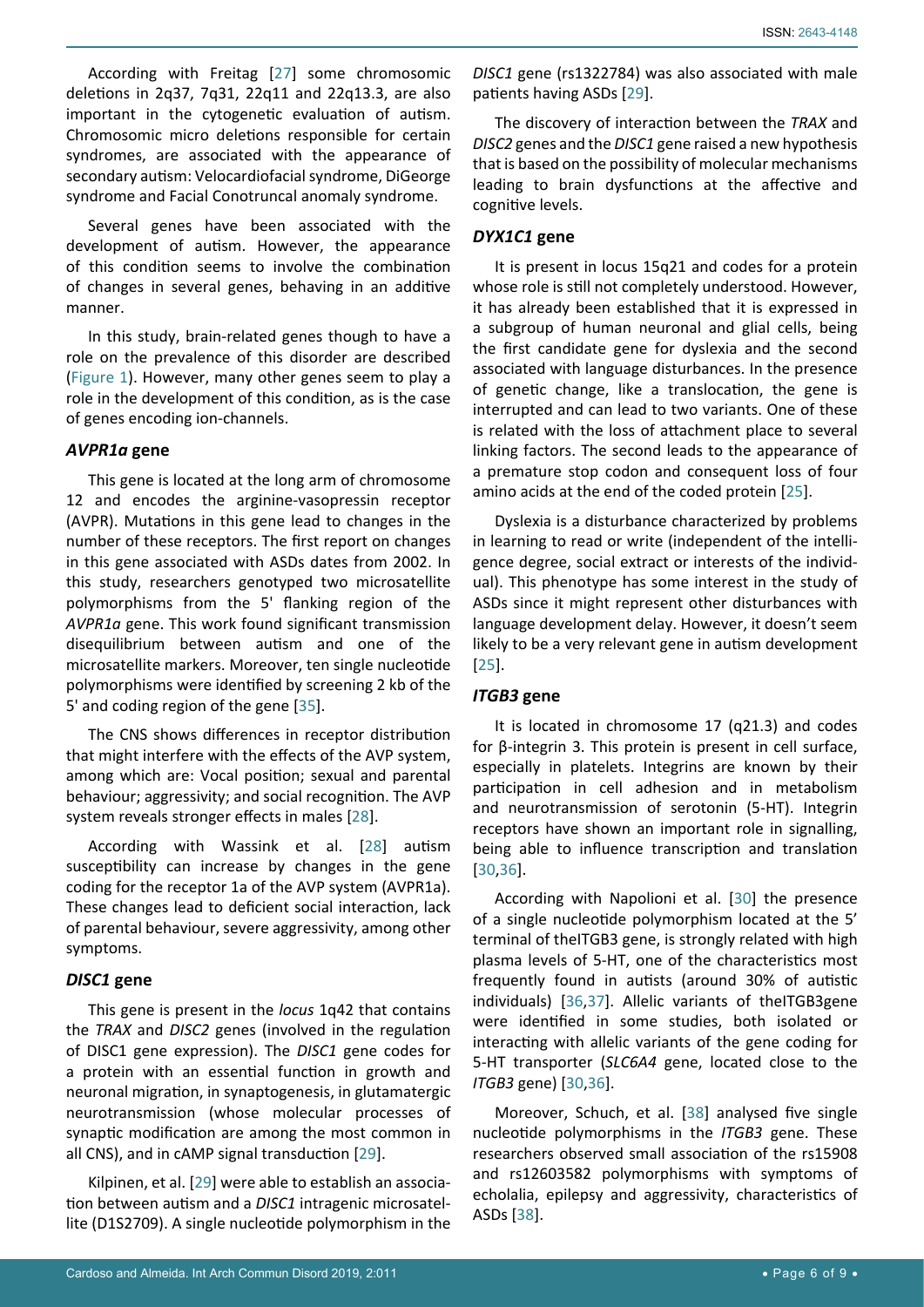Genes that influence the serotonin system are strong susceptibility genes, since selective drugs for the serotonin system reveal more efficacy in the treatment of some misbehaviour found in autism (like disturbances related with anxiety and aggression) [\[36\]](#page-8-11).

#### *SLC6A4* **gene**

This gene is in the long arm of chromosome 17 and codes for the serotonin transporter. This is a chemical substance that acts at brain level, through signal transmission between neurons (synapses). The role of serotonin system in autism is not totally clarified yet, however, it is known that polymorphisms of this gene can modulate the recapture of the transporter, explaining the occurrence of hyper-serotonin in some autistic individuals [[36](#page-8-11),[39\]](#page-8-19).

According with Longo [\[5](#page-7-3)] insertion/deletion polymorphisms located at the promoter of the *SLC6A4*  gene have been identified. Serotonin levels in synapses are regulated by its transporter and, when this one becomes active, serotonin builds-up in blood platelets instead of rising in synapses (where it is low). This can lead to important behaviour changes that determine the appearance of autism [[5](#page-7-3)[,36](#page-8-11)].

Adamsen et al. [\[40](#page-8-20)] identified three heterozygous mutations in the *SLC29A4* gene: c.86A > G (p.Asp29Gly) in two patients,  $c.412G > A$  (p.Ala138Thr) in five patients and  $c.978$  T > G (p.Asp326Glu) in one patient. Expression of mutations p.Ala138Thr and p.Asp326Glu in cells revealed significant reduced transport uptake of serotonin and dopamine, linking these mutations to ASD although with low brain serotonin. Dysfunction of this protein is speculated to raise serotonin prenatally, exerting a negative feedback inhibition through serotonin receptors on development of serotonin networks and local serotonin synthesis [[40\]](#page-8-20).

#### *RELN* **gene**

This gene is present in *locus* 7q22 and codes for a protein with an important role in migration of diverse cell types and in the development of neuronal connexions. It is believed that the *RELN* gene can affect the development of autism [[33\]](#page-8-3).

According with Skaar et al. [\[33](#page-8-3)] one of the most important effects of the deletion of this gene in rats, is the abnormal formation of cerebral cortex. Moreover, the study of this gene revealed its importance in the correct formation of brain structures due to the orientation that they confer in migration of neuronal precursors. According with these data, the *RELN* gene is related with several neurogenetic diseases (like schizophrenia and bipolar disorder), that show low levels of mRNA and RELN protein in multiple brain areas. The following genetic changes can be pointed out: Expansion of a trinucleotide polymorphic repeat (GGC) and haplotypes with replacement of two bases of one exon [[24,](#page-8-0)[33\]](#page-8-3).

Moreover, Tian [\[41\]](#page-8-15) identified two mutations in the *RELN* gene, and the g.504742G > A polymorphism, present in exon60, showed a significant association with autism in a Chinese Han population.

Some studies reveal linkage picks in the long arm of chromosome 7 that contains the *RELN* gene, and other susceptibility genes for autism, namely in the region 7q22-q33 [[24,](#page-8-0)[33\]](#page-8-3). Attention should be given to this gene, since changes observed in cerebellar neurons have impact in autism development [[24\]](#page-8-0).

## *RPL10* **gene**

It is present in chromosome Xq28 and codes for a family of ribosomal L10 proteins, that participate in the control of gene expression and are probably involved in cell signalling pathways. Mutations in the *RPL10* gene (involving amino acid replacement) allow translation but a premature stop of protein synthesis occurs [\[42](#page-8-16)].

There is a marked difference in autism prevalence between males and females, being men the most frequently affected, suggesting a possible involvement of the X chromosome. The existence of *linkage* with markers in Xq22.3, Xq13-q26 and Xq27-q28 has been demonstrated. Changes in genes present in the region Xq28 lead to predisposal to mental retardation, that is frequently associated with autism [[42](#page-8-16)].

Klauck et al. [\[42](#page-8-16)] have identified two missense mutations in the *RPL10* gene in two independent families with autism. These mutations are the aminoacid substitutions L206M and H213Q at the C-terminal end of RPL10 protein that leads to changes in the regulation of the translation process. These researchers suggested as a model for the development of autistic disorder, that a change in translational function has impact on cognitive functions mediated through the limbic system [\[42\]](#page-8-16).

#### *SHANK3* **gene**

It is present in chromosome 22 (q13.3) and codes for a protein (expressed at cortex, hippo campus and cerebellum levels) involved in excitatory synapses in front of the pre-synaptic active zone, and in the formation of intracellular protein complexes, by the establishment of connexions that favour protein interactions [[43\]](#page-8-17).

Several studies refer the identification of duplications in the *SHANK3* gene that seem to have an important role in autism [[43\]](#page-8-17). Cases of deletion of 22q13.3 with interruption or removal of the *SHANK3* gene have been described. The resultant phenotype includes delay in expressive language, severe mental retardation and autism [[43](#page-8-17)].

A single nucleotide polymorphism (rs9616915) is a T > C change in exon 6, that leads to a substitution of isoleucine to threonine and directly affects *SHANK3* gene function. Mashavekhi et al. [[44\]](#page-8-18) were able to associate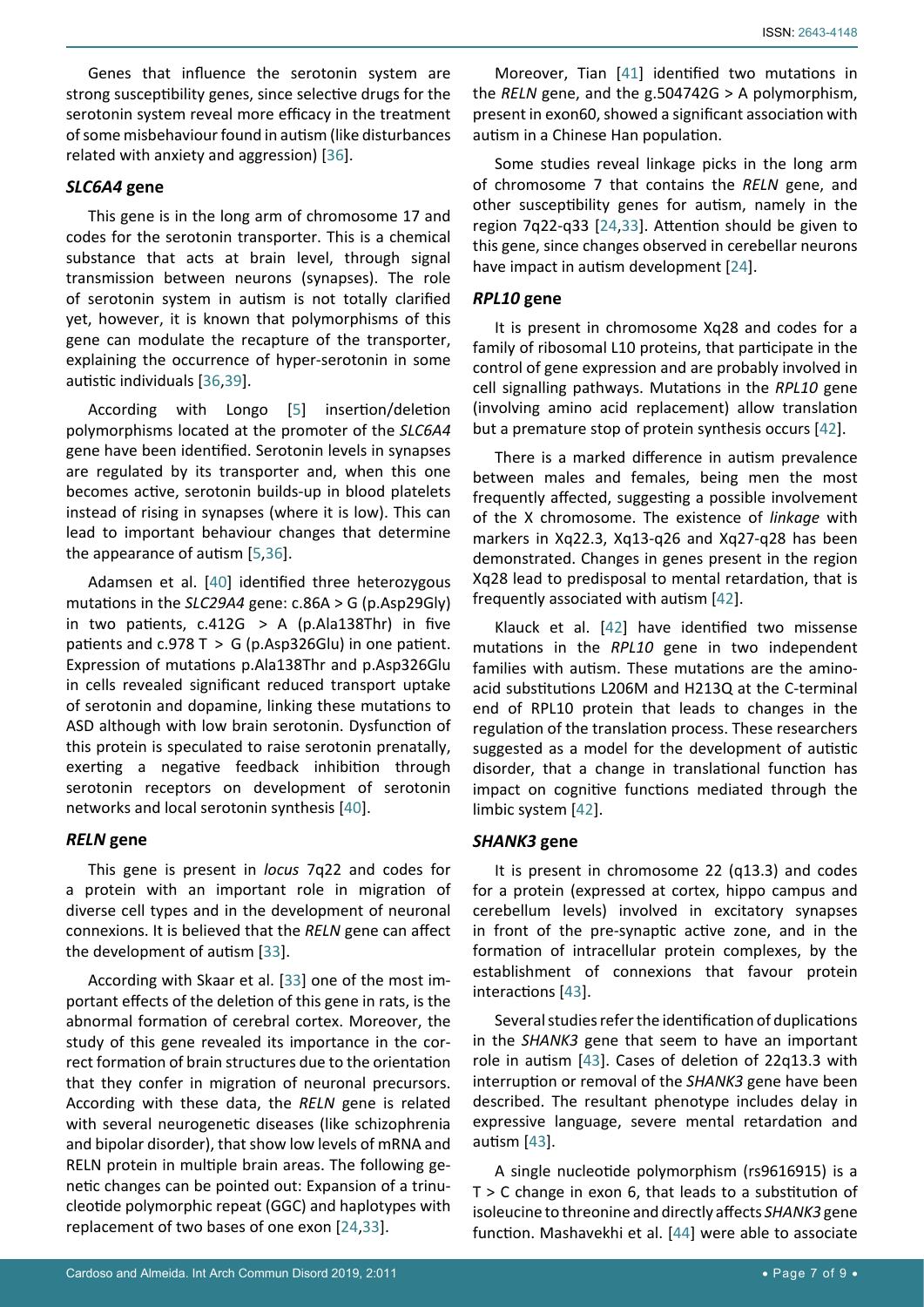this mutation to increased risk of autism development.

#### **Conclusion**

Several advances in the study of autism genetics have been done, leading to drastic changes in the concept of autism, in the last decades.

According with the complexity of disturbances of the autistic spectrum, the analysis of isolated genes is not conclusive. It is very unlikely that any study performed with a candidate gene, covers a high percentage of sample population, consequently its inclusion in phenotype is difficult to identify.

Nowadays, most genetic studies focus on specific regions of chromosomes according with the probability of the corresponding genes being related with the observed characteristics of the disease. Obtained knowledge on genetic or environmental factors is very important for correct diagnosis and treatment and may allow prevention of the disorder.

A lot is still to be clarified in the autism spectrum disturbances, since it is likely that several susceptibility factors are involved and some still to be discovered. It is urgent to identify genetic variants not yet detected by the conventional genotyping studies, focusing on simultaneous analysis of multiple *loci.*

Diagnosis criteria used for autistic spectrum disturbances, have been improved. The ideal diagnosis would be the identification of genetic variants responsible for specific autistic phenotypes.

It is undeniable the contribution of heritance in autism disease but without considering environmental factors, it becomes insufficient to explain this complex disease.

#### **Contribution of Authors**

Authors have equally contributed to the elaboration of this paper.

#### **Compliance with Ethical Standards**

No funding was used in this study.

#### **Conflicts of Interest**

Authors declare that there are no conflicts of interest.

## **Ethical Approval**

This article does not contain any studies with human participants or animals performed by any of the authors.

#### **References**

- <span id="page-7-0"></span>1. [Meyer U, Feldon J, Dammann O \(2011\) Schizophrenia and](https://www.ncbi.nlm.nih.gov/pubmed/21289540)  [autism: Both shared and disorder-specific pathogenesis via](https://www.ncbi.nlm.nih.gov/pubmed/21289540)  [perinatal inflammation? Pediatr Res 69: 26-33.](https://www.ncbi.nlm.nih.gov/pubmed/21289540)
- <span id="page-7-1"></span>2. [Kanner L \(1943\) Autistic disturbances of affective contact.](https://psycnet.apa.org/record/1943-03624-001)  [The Nervous Child 2: 217-250.](https://psycnet.apa.org/record/1943-03624-001)
- <span id="page-7-5"></span>3. [Folstein SE, Rosen-Sheidley B \(2001\) Genetics of autism:](https://www.ncbi.nlm.nih.gov/pubmed/11733747)  [Complex aetiology for a heterogeneous disorder. Nat Rev](https://www.ncbi.nlm.nih.gov/pubmed/11733747)  [Genet 2: 943-955.](https://www.ncbi.nlm.nih.gov/pubmed/11733747)
- <span id="page-7-2"></span>4. [Gonçalves AA \(2011\) Dissertação: Os Modelos de](http://recil.grupolusofona.pt/bitstream/handle/10437/1492/Mestrado final entregue em 16 de setembro - N1_S.pdf?sequence=1)  [Intervenção são eficazes para melhorar a inclusão de](http://recil.grupolusofona.pt/bitstream/handle/10437/1492/Mestrado final entregue em 16 de setembro - N1_S.pdf?sequence=1)  [crianças com Autismo. Escola Superior de Educação](http://recil.grupolusofona.pt/bitstream/handle/10437/1492/Mestrado final entregue em 16 de setembro - N1_S.pdf?sequence=1)  [Almeida Garrett. Lisboa.](http://recil.grupolusofona.pt/bitstream/handle/10437/1492/Mestrado final entregue em 16 de setembro - N1_S.pdf?sequence=1)
- <span id="page-7-3"></span>5. [Longo D \(2009\) Influência de fatores genéticos ambientais](https://lume.ufrgs.br/handle/10183/17315)  [nos transtornos do espectro autista. Universidade Federal](https://lume.ufrgs.br/handle/10183/17315)  [do Rio Grande do Sul.](https://lume.ufrgs.br/handle/10183/17315)
- <span id="page-7-11"></span>6. [Asperger H \(1944\) Die "Autistischen Psychopathen"](https://link.springer.com/article/10.1007/BF01837709)  [imkindesalter. Archivfür Psychiatrie und Nervenkrankheiten](https://link.springer.com/article/10.1007/BF01837709)  [117: 76-136.](https://link.springer.com/article/10.1007/BF01837709)
- <span id="page-7-12"></span>7. [Johnson CP, Myers SM, the council on children with](https://pediatrics.aappublications.org/content/120/5/1183)  [disabilities \(2007\) Identification and evaluation of children](https://pediatrics.aappublications.org/content/120/5/1183)  [with autism spectrum disorders. Pediatrics 120: 1183-1215.](https://pediatrics.aappublications.org/content/120/5/1183)
- <span id="page-7-10"></span>8. Siegel B (2008) O mundo da criança com autismo. Compreender e tratar perturbações do espectro do autismo. Porto Editora, Porto.
- <span id="page-7-13"></span>9. [Hughes V \(2012\) Epidemiology: Complex disorder. Nature](https://www.nature.com/articles/491S2a)  [491: S2-S3.](https://www.nature.com/articles/491S2a)
- <span id="page-7-7"></span>10. [Happé F, Ronald A, Plomin R \(2006\) Time to give up on a](https://www.ncbi.nlm.nih.gov/pubmed/17001340)  [single explanation for autism. Nat Neurosci 9: 1218-1220.](https://www.ncbi.nlm.nih.gov/pubmed/17001340)
- <span id="page-7-14"></span>11. [Ecker C, Spooren W, Murphy DG \(2013\) Translational](https://www.ncbi.nlm.nih.gov/pubmed/22801412)  [approaches to the biology of Autism: False dawn or a new](https://www.ncbi.nlm.nih.gov/pubmed/22801412)  [era? Mol Psychiatry 18: 435-442.](https://www.ncbi.nlm.nih.gov/pubmed/22801412)
- <span id="page-7-4"></span>12. [Wing L \(1997\) The autistic spectrum. Lancet 350: 1761-1766.](https://www.nimh.nih.gov/health/topics/autism-spectrum-disorders-asd/index.shtml)
- <span id="page-7-6"></span>13. [Veenstra-Vanderweele J, Blakely RD \(2012\) Networking](https://www.ncbi.nlm.nih.gov/pubmed/21937981)  [in autism: Leveraging genetic, biomarker and model](https://www.ncbi.nlm.nih.gov/pubmed/21937981)  [system findings in the search for new treatments.](https://www.ncbi.nlm.nih.gov/pubmed/21937981)  [Neuropsychopharmacol 37: 196-212.](https://www.ncbi.nlm.nih.gov/pubmed/21937981)
- <span id="page-7-8"></span>14. [Santos PAC \(2010\) Análise de Mutações nos genes FMR1](https://lume.ufrgs.br/handle/10183/24069)  [e MTHFR em pacientes com transtornos do espetro autista](https://lume.ufrgs.br/handle/10183/24069)  [idiopático. Universidade Federal do Rio Grande do Sul.](https://lume.ufrgs.br/handle/10183/24069)
- <span id="page-7-9"></span>15. Oliveira G (2009) Autismo: Diagnóstico e Orientação. Parte I - Vigilância, Rastreio e Orientação nos cuidados primários de saúde. Acta Pediatr Port 40: 278-287.
- <span id="page-7-18"></span>16. [Oliveira G, Ataíde A, Marques C, Miguel T, Coutinho AM,](https://www.ncbi.nlm.nih.gov/pubmed/17880640)  [et al. \(2007\) Epidemiology of autism spectrum disorder in](https://www.ncbi.nlm.nih.gov/pubmed/17880640)  [Portugal: Prevalence, clinical characterization and medical](https://www.ncbi.nlm.nih.gov/pubmed/17880640)  [conditions. Dev Med Child Neurol 49: 726-733.](https://www.ncbi.nlm.nih.gov/pubmed/17880640)
- <span id="page-7-20"></span>17. [Oliveira G, Diogo L, Grazina M, Garcia P, Ataíde A, et](https://www.ncbi.nlm.nih.gov/pubmed/15739723)  [al. \(2005\) Mitochondrial dysfunction in autism spectrum](https://www.ncbi.nlm.nih.gov/pubmed/15739723)  [disorders: A population-based study. Dev Med Child Neurol](https://www.ncbi.nlm.nih.gov/pubmed/15739723)  [47: 185-189.](https://www.ncbi.nlm.nih.gov/pubmed/15739723)
- <span id="page-7-21"></span>18. [Fombonne E \(2009\) Epidemiology of pervasive](https://www.ncbi.nlm.nih.gov/pubmed/19218885)  [developmental disorders. Pediatr Res 65: 591-598.](https://www.ncbi.nlm.nih.gov/pubmed/19218885)
- <span id="page-7-15"></span>19. [Shen Y, Dies KA, Holm IA, Bridgemohan C, Sobeih MM, et](https://www.ncbi.nlm.nih.gov/pubmed/20231187)  [al. \(2010\) Clinical genetic testing for patients with autism](https://www.ncbi.nlm.nih.gov/pubmed/20231187)  [spectrum disorders. Pediatrics 125: E727-E735.](https://www.ncbi.nlm.nih.gov/pubmed/20231187)
- <span id="page-7-16"></span>20. Correia C (2008) Epidemiologia Genética. RevFactores de Risco 8: 60-65.
- <span id="page-7-17"></span>21. [Spence SJ, Shneider MT \(2009\) The role of epilepsy and](https://www.ncbi.nlm.nih.gov/pmc/articles/PMC2692092/)  [epilepti form EEGs in autism spectrum disorders. Pediatr](https://www.ncbi.nlm.nih.gov/pmc/articles/PMC2692092/)  [Res 65: 599-606.](https://www.ncbi.nlm.nih.gov/pmc/articles/PMC2692092/)
- <span id="page-7-19"></span>22. [Landa RJ \(2008\) Diagnosis of autism spectrum disorders](https://www.ncbi.nlm.nih.gov/pubmed/18253102)  [in the first 3 years of life. Nat Clin Pract Neurol 4: 138-147.](https://www.ncbi.nlm.nih.gov/pubmed/18253102)
- <span id="page-7-22"></span>23. [Belmonte MK, Bourgeron T \(2006\) Fragile X syndrome and](https://www.ncbi.nlm.nih.gov/pubmed/17001341)  [autism at the intersection of genetic and neural networks.](https://www.ncbi.nlm.nih.gov/pubmed/17001341)  [Nat Neurosci 9: 1221-1225.](https://www.ncbi.nlm.nih.gov/pubmed/17001341)